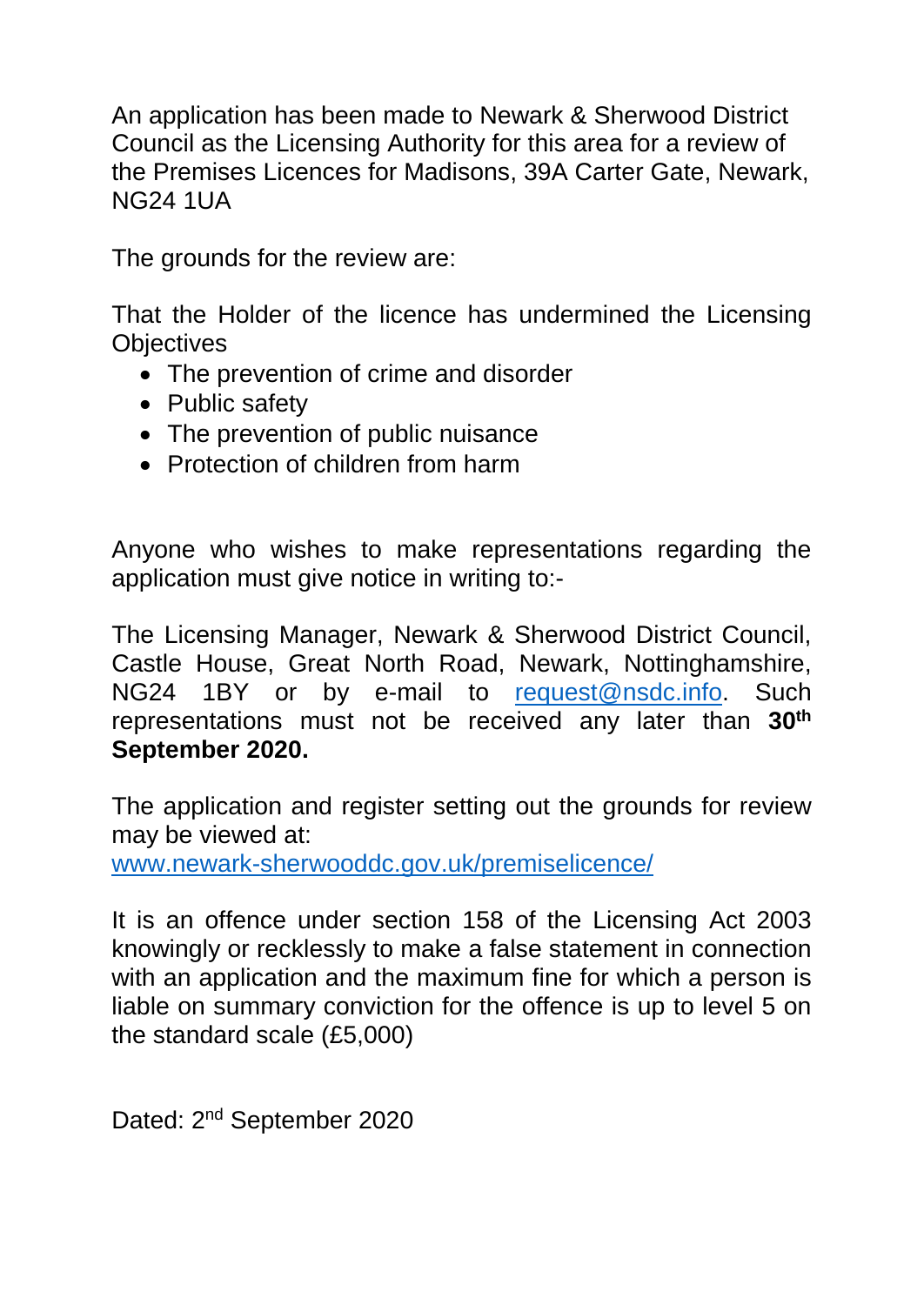

## **Application for the review of a premises licence or club premises certificate under the Licensing Act 2003**

## **PLEASE READ THE FOLLOWING INSTRUCTIONS FIRST**

Before completing this form please read the guidance notes at the end of the form. If you are completing this form by hand please write legibly in block capitals. In all cases ensure that your answers are inside the boxes and written in black ink. Use additional sheets if necessary.

You may wish to keep a copy of the completed form for your records.

**I** Kate Ansty (Senior Licensing Officer, County Licensing, for and on behalf of the Chief Constable)  *(Insert name of applicant)*

**apply for the review of a premises licence under section 51 of the Licensing Act 2003 for the premises described in Part 1 below**

#### **Part 1 – Premises or club premises details**

| Postal address of premises or, if none, ordnance survey map reference or<br>description |                                         |  |
|-----------------------------------------------------------------------------------------|-----------------------------------------|--|
| Madisons<br>39A Cartergate<br><b>Newark</b>                                             |                                         |  |
| Post town<br>Nottinghamshire                                                            | Post code (if known)<br><b>NG24 1UA</b> |  |

**Name of premises licence holder or club holding club premises certificate (if known)**

WAGS Leisure Limited, Company Number: 12123239

## **Number of premises licence or club premises certificate (if known)**

002453

## **Part 2 - Applicant details**

| am                                                                                                                                           | Please tick $\checkmark$ yes |
|----------------------------------------------------------------------------------------------------------------------------------------------|------------------------------|
| 1) an individual, body or business which is not a responsible<br>authority (please read guidance note 1, and complete (A)<br>or $(B)$ below) |                              |
| 2) a responsible authority (please complete (C) below)                                                                                       |                              |
| 3) a member of the club to which this application relates<br>(please complete (A) below)                                                     |                              |

## **(A) DETAILS OF INDIVIDUAL APPLICANT** (fill in as applicable)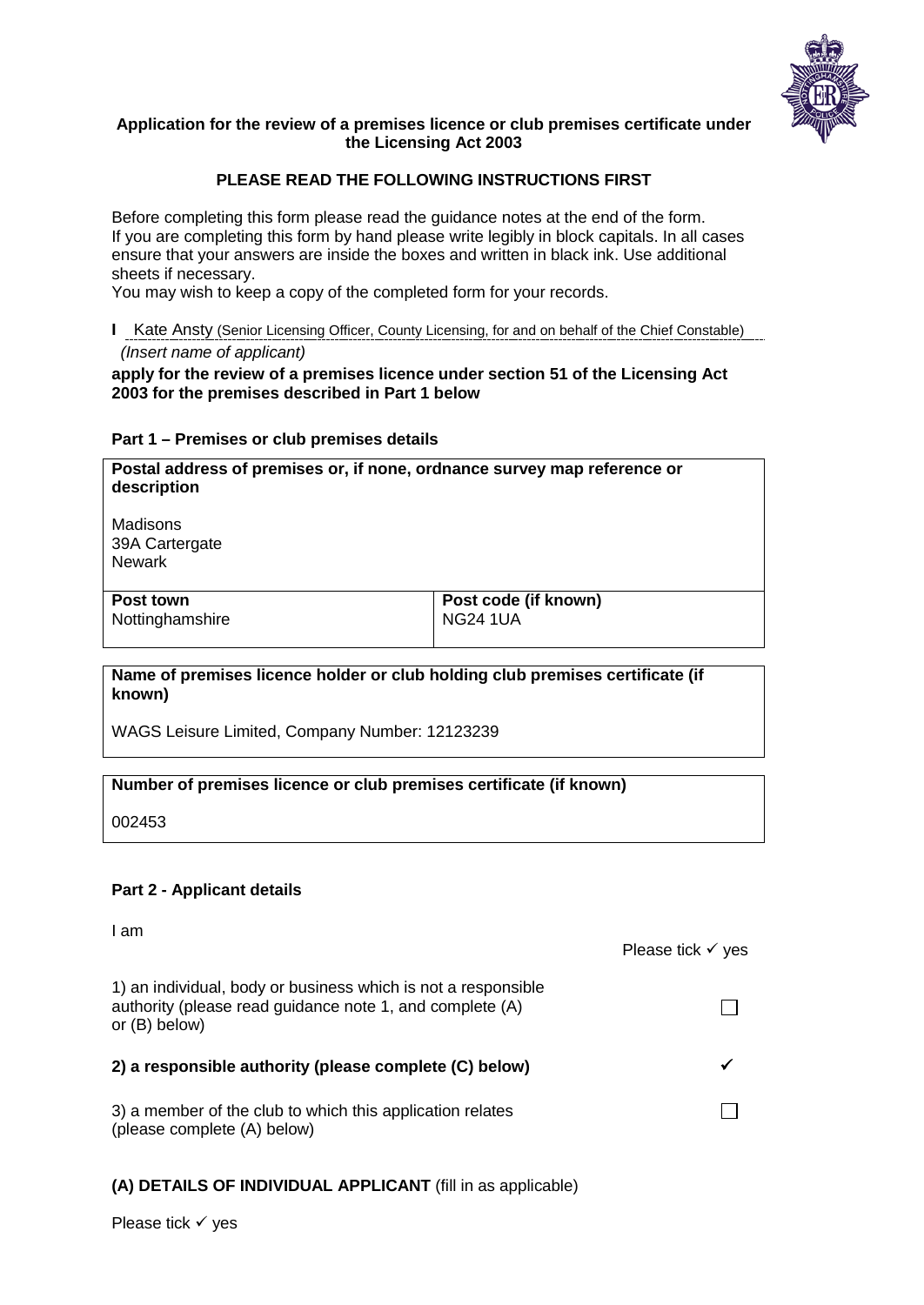| Mr                                                                           | <b>Mrs</b> | Miss | Ms |                    | Other title<br>(for example, Rev) |
|------------------------------------------------------------------------------|------------|------|----|--------------------|-----------------------------------|
| <b>Surname</b>                                                               |            |      |    | <b>First names</b> |                                   |
|                                                                              |            |      |    |                    |                                   |
| I am 18 years old or over                                                    |            |      |    |                    | Please tick $\checkmark$ yes      |
| <b>Current postal</b><br>address if<br>different from<br>premises<br>address |            |      |    |                    |                                   |
| Post town                                                                    |            |      |    | <b>Post Code</b>   |                                   |
| Daytime contact telephone number                                             |            |      |    |                    |                                   |
| <b>E-mail address</b><br>(optional)                                          |            |      |    |                    |                                   |

# **(B) DETAILS OF OTHER APPLICANT**

| Name and address          |
|---------------------------|
|                           |
| Telephone number (if any) |
| E-mail address (optional) |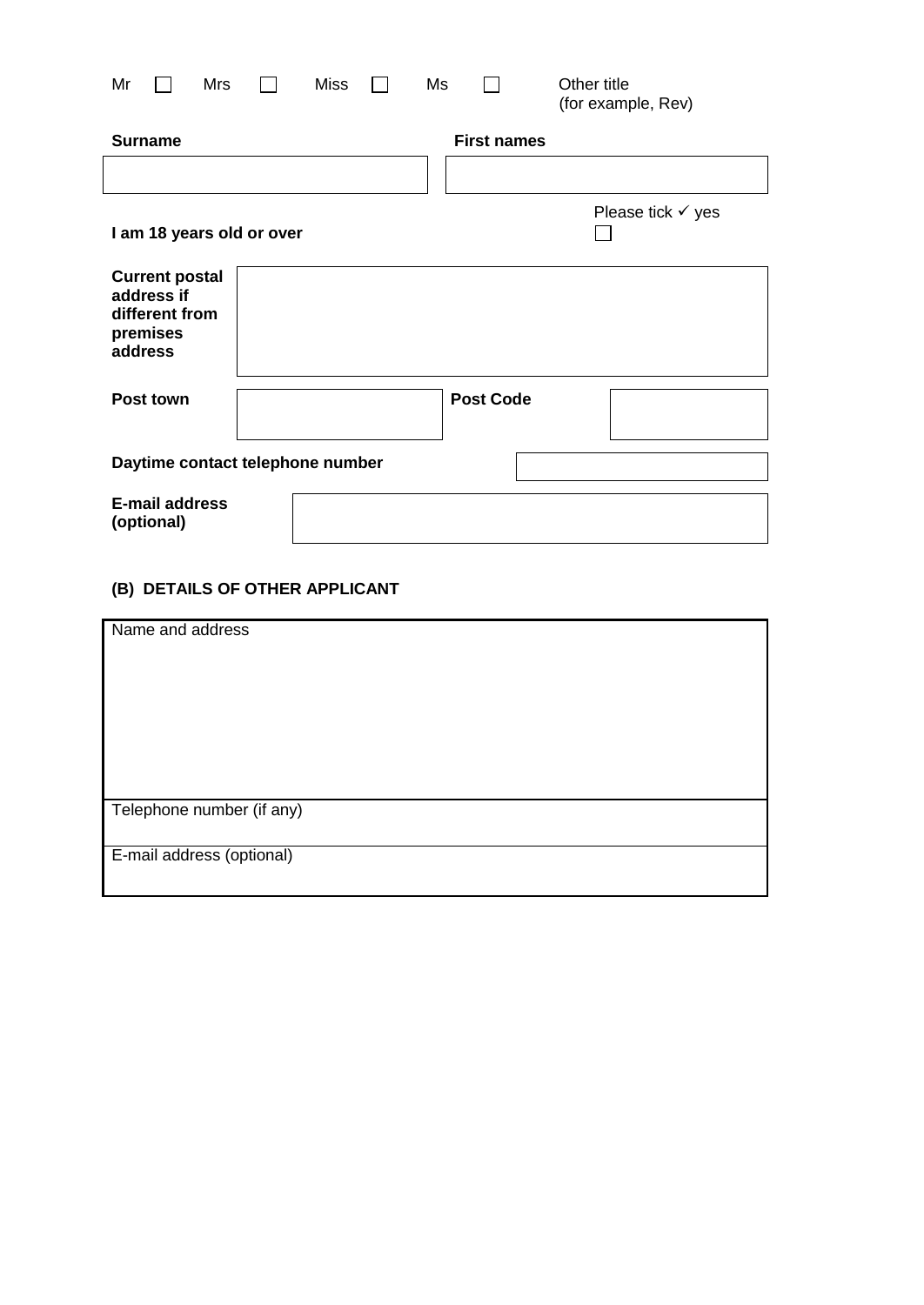# **(C) DETAILS OF RESPONSIBLE AUTHORITY APPLICANT**

| Name and address<br>The Chief Constable                                      |
|------------------------------------------------------------------------------|
| Nottinghamshire Police                                                       |
| Sherwood Lodge<br>Arnold                                                     |
| Nottingham                                                                   |
| NG58PP<br>[Please see Part 3 of this application for correspondence address] |
|                                                                              |
| Telephone number (if any)                                                    |
| 101 extension 3108320                                                        |
| E-mail address (optional)                                                    |
| daveen.brown@nottinghamshire.pnn.police.uk                                   |

## **This application to review relates to the following licensing objective(s)**

|                                         | Please tick one or more boxes √ |
|-----------------------------------------|---------------------------------|
| 1) the prevention of crime and disorder |                                 |
| 2) public safety                        |                                 |
| 3) the prevention of public nuisance    |                                 |
| 4) the protection of children from harm |                                 |
|                                         |                                 |

## **Please state the ground(s) for review** (please read guidance note 2)

There have been several serious incidents take place at the premises since the premises licence was granted and the premises was able to open at the end of November 2019, these incidents include at least three occasions of a large fight both inside and outside the premises, drinking glasses used as a weapon, and injuries to customers including a broken jaw, part of an ear being damaged from being bitten, and a fractured cheek bone. Officers also identified on CCTV young adults drinking alcohol that they know to be under the age of 18 years.

Nottinghamshire Police have no confidence in the management to ensure that the licensing objectives are promoted and that they have full control of the premises.

The premises has breached the conditions in place upon the premises licence resulting in written warnings being issued, despite continued support and guidance from Nottinghamshire Police and Newark and Sherwood District Council.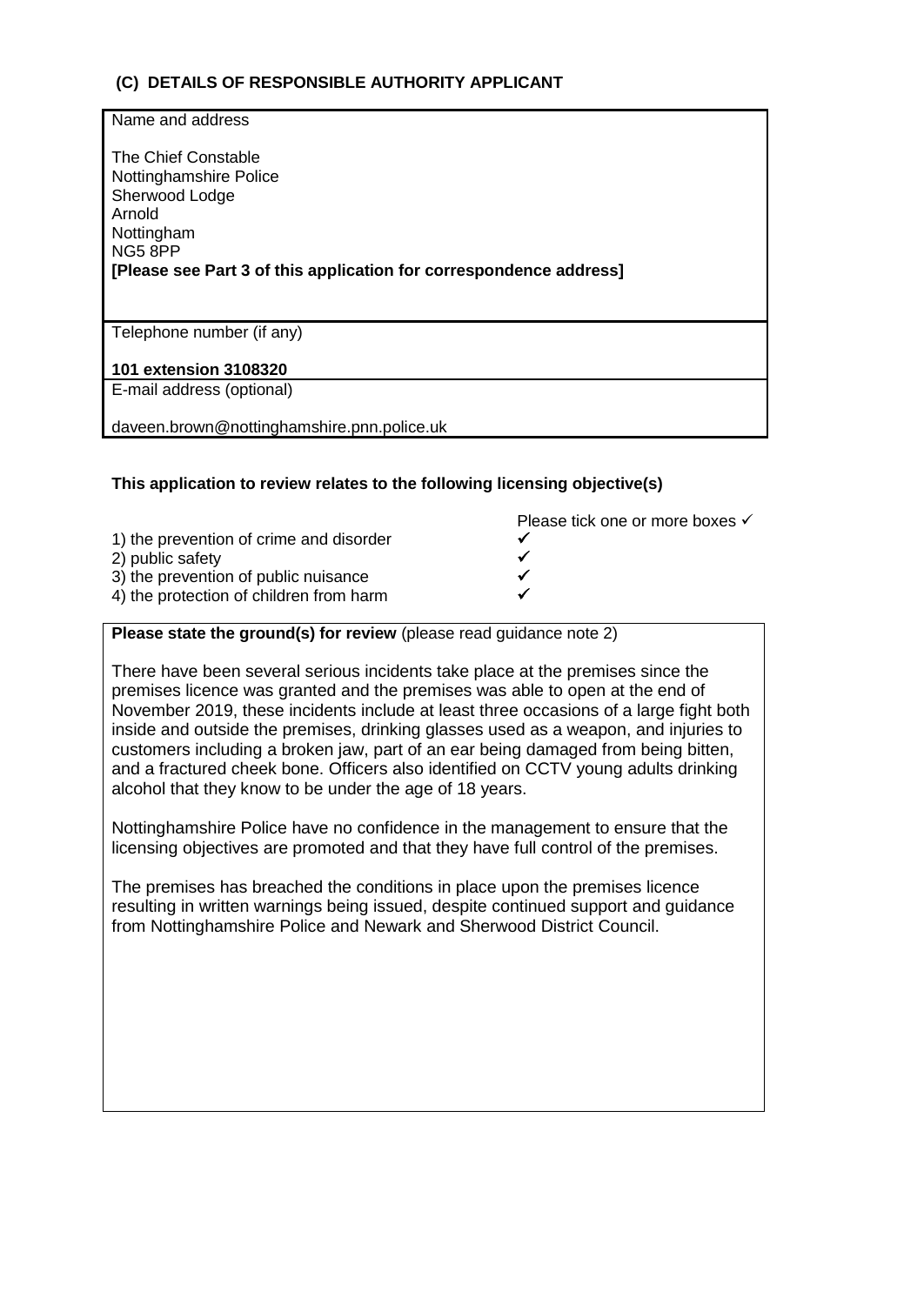**Please provide as much information as possible to support the application** (please read guidance note 3)

The licensing objectives of the prevention of crime and disorder; public safety; protection of children from harm, and prevention of public nuisance have all been undermined at this venue.

The premises are situated in Newark Town Centre, with a premises licence that allows the sale of alcohol both on and off the premises, in addition to other licensable activities.

Premises Licence Holder is WAGS Leisure Limited, Companies House shows the sole director of this company to be Gemma Stevens. Gemma Stevens is also the Designated Premises Supervisor and has been since the premise licence was granted in November 2019.

Incidents (not a comprehensive list – All incidents are included in the Police evidence bundle).

23/08/2020 Report – Serious assault on three males victims by approximately 15 other persons inside the premises which lead to it continuing outside. Serious facial injuries sustained and bruising to all victims.

13/08/2020 Report – Caller reports fight outside Madisons, Male went in Madisons was abusive towards staff another patron took him out of Madisons and then there was a fight. Male punched to the face and became unconscious and had heavy bleed from his head.

01/08/2020 Report - Two males arrested for fighting both in and outside of Madisons, one male had part of ear bitten and removed. Due to level of disorder a Section 34 dispersal order was authorised for Newark Town Centre.

18/07/2020 Report –Male disorderly with door staff, officer were outside the premises so ejected the male and arrested him for drunk and disorderly behaviour. Upon searching the male he was found in possession of a knuckle duster and consequently arrested for the same.

04/07/2020 Report - A large fight took place over the duration of 20 minutes, with a person reported being body slammed against a wall and has a dislocated shoulder. Customers within the outside drinking area at the front of the premises assaulted a person in a vehicle, drinking glasses were thrown at the vehicle, at the premises and at other persons leading to a member of staff being injured by a piece of glass within their eye.

01/02/2020 Report – victim reporting he was punched multiple times leading to a bloody nose, states the offenders were staff members as he was telling people the premise were closed.

## Visit to Premises.

29/07/2020 K Ansty, Janine Reddish, Pc Harrison, met Gemma Stevens, and Michael Kheng to discuss application to vary the premise licence.

21/07/2020 D Brown Nottinghamshire Police, Tony Gregory Newark and Sherwood Licensing team and Gemma Stevens DPS. Support and Guidance given to DPS.

11/07/2020 K Ansty & D Brown working night time economy, identified breach of SIA door staff condition as only one was working at that time. Premises closed early. Warning letter was issued.

04/07/2020 – Officers from Newark and Sherwood District Council and Officers from Nottinghamshire Police on a night time economy 'Covid night of action' visited the premises, only one SIA Door Supervisor working.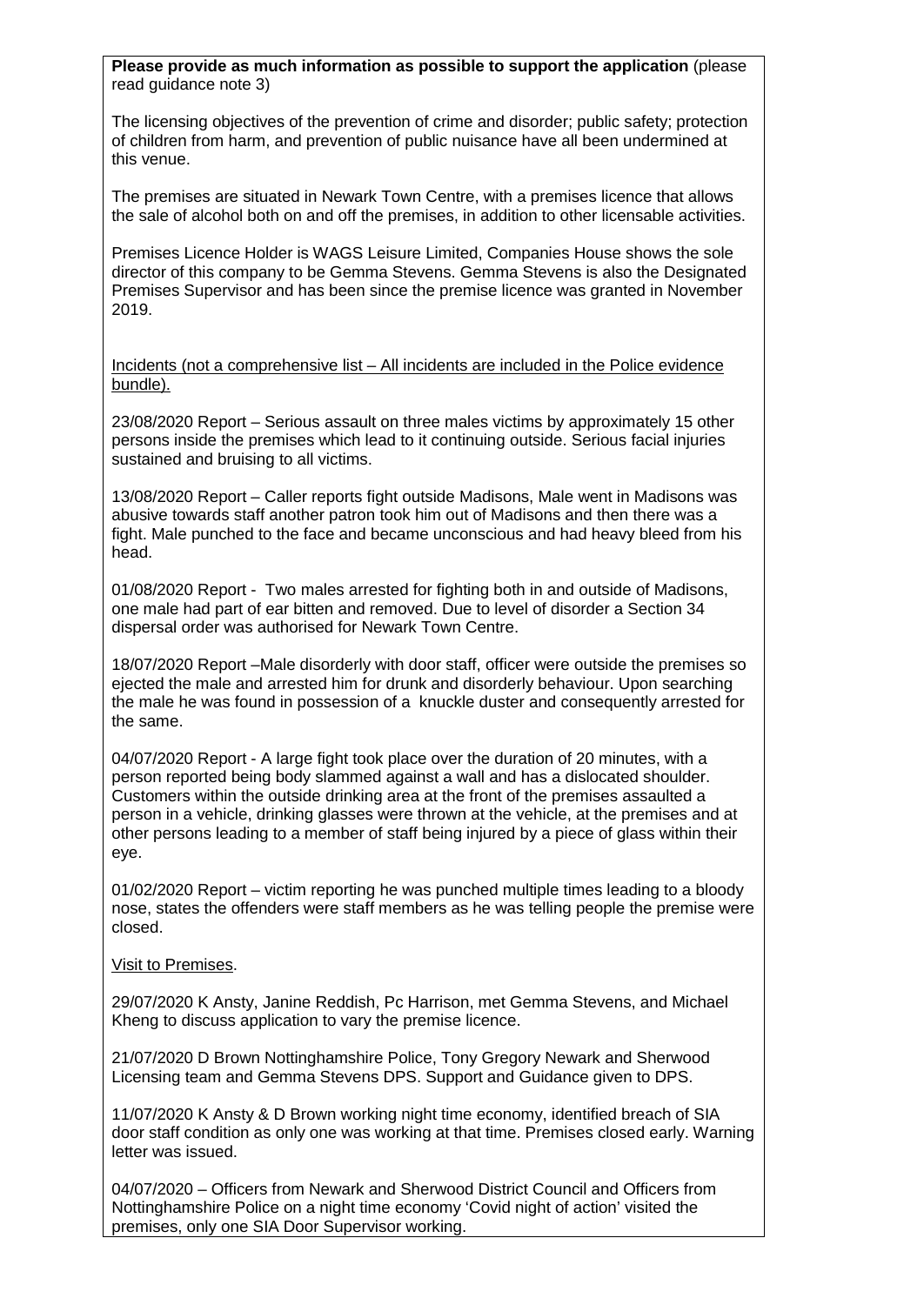13/01/2020 Meeting with D Brown & Gemma Stevens to offer support and guidance.

18/12/2020 Meeting with Gemma Stevens, Justin Terry, Wez Ranyard, Kate Ansty and D Brown to discuss future events at the premises, best practice advice and support given.

22/11/2020 K Ansty and D Brown Nottinghamshire Police Licensing working late night economy. Premise visited and spoke to Gemma Stevens, contact details given.

## Warning Letters

On  $24<sup>th</sup>$  August 2020 letter sent addressing an incident that occurred on  $4<sup>th</sup>$  July 2020, whereby glasses were smashed and used as weapons and breaches of condition identified.

On 11<sup>th</sup> July 2020 letter sent addressing breach of Door Supervisors condition.

## **Summary**

On 22nd July 2020, the Premise licence holder applied for a variation to extend the hours of their current premise licence and also to remove and replace conditions within Annex 2. On 13th August Nottinghamshire Police submitted a Notice of Representation to Newark and Sherwood District Council apposing to the application in its current form. Due to gathering evidence to submit to the Licensing Panel, it became apparent from looking at incidents in further detail and viewing CCTV that the premises were a greater concern than initially realised.

CCTV footage of incidents clearly shows large disorders taking place were by both staff and customers are placed in a dangerous situation that can cause them great harm, and persons underage have been identified drinking alcohol within the premises.

Due to breaches of licence conditions being identified and incidents taking place, meetings have been held between Gemma Stevens, the Designated Premises Supervisor (DPS) and Police Licensing to highlight areas of concerns, discuss incidents that have occurred and offer solutions and support. The warning letters that have been issued are to formally address the breaches that have been identified, but they also highlight failings in upholding licensing objectives and compliance with the conditions already placed upon Annex 2 of the premise licence.

The majority of the serious incidents have occurred since licensed premises have been able to reopen with Covid restrictions being in place. This has meant Madisons has been operating only using a small part of the premises on a capacity of 50 persons. Nottinghamshire Police are concerned that despite the reduce number of customers social distancing is not taking place within the premises, and serious incidents are still occurring due to poor management and lack of control. Nottinghamshire Police are of the opinion that if Madisons were to operate over a greater capacity and area of the premises, these incidents would only increase which would not only cause a greater risk to the customers visiting the premises, but also be a detriment to the reputation of Newark night time economy.

The Police support premises and encourage well managed, safe premise to thrive. Nottinghamshire Police have concerns that the management of the premise is undermining the licensing objectives. Gemma Stevens has shown a disregard for advice from Nottinghamshire Police and has continued to operate the premise whilst breaching the premise licence.

Nottinghamshire Police believe in order to rectify the issues surrounding crime and disorder and to ensure the premises is able to fully uphold all four licensing objectives, we would request the Licensing Authority consider the following:

• Reduce times that licensable activities can take place so that they cease at midnight Monday – Sunday with the premises closing 30 minutes after at 0030 hours.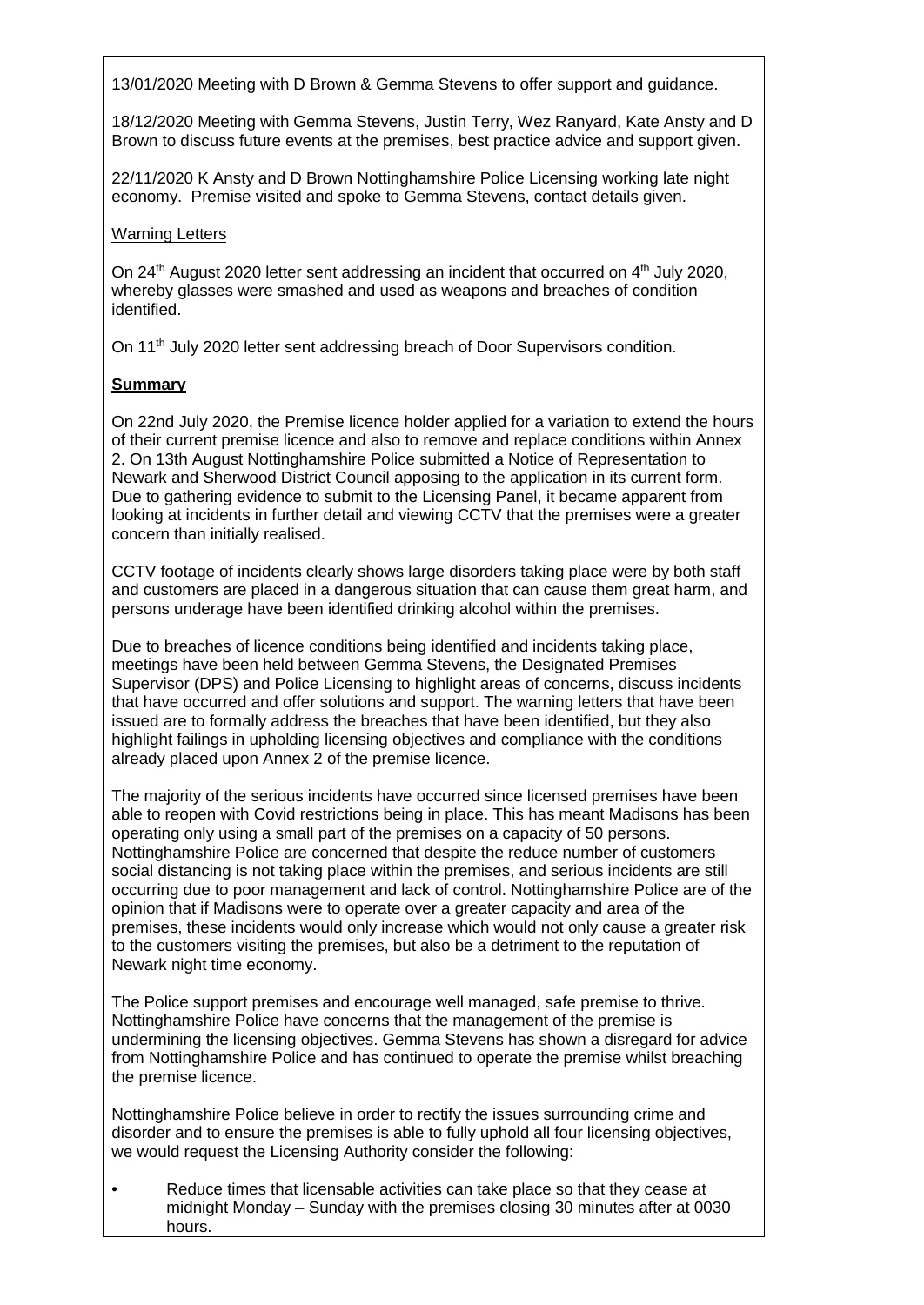- Remove Gemma Stevens as the Designated Premises Supervisor.
- Add additional conditions to promote best practice:

-Three SIA registered door supervisors shall be on duty on Friday and Saturday evenings from 2000 hours, and if the rear area, the area within the blue line marked on the plan for the premises licence, is open a further two SIA registered door supervisors shall be on duty from 2200 until the premises close. This condition may be disapplied/ amended by written agreement with the Police at least 2 working days prior to the date and time of the disapplication and such written agreement retained at the premises.

-that those door supervisors are easily identifiable in some sort of uniform and non-casual clothing

-Consider different SIA Door Supervisors than those current employed.

- That the area of the front of the premises onto the public pavement is covered by a café pavement licence for regulation and control (or by whatever name covers the purpose of a licence known as) issued either by Nottinghamshire County Council or Newark and Sherwood District Council for the placing of tables and chairs to be used by customers.

-for a CCTV camera to be placed covering the area occupied by a café pavement Licence and for it to be recording at all times

A revocation has been considered due to Gemma Stevens being both DPS and sole director of the WAGS Leisure Limited, however, Nottinghamshire Police are confident that if a competent DPS was put in place at the premises, the licence could be complied with. We would not request a revocation at this time, but we do support the Licensing panels decisions for revocation if they wish to make it.

**Please tick √ yes**